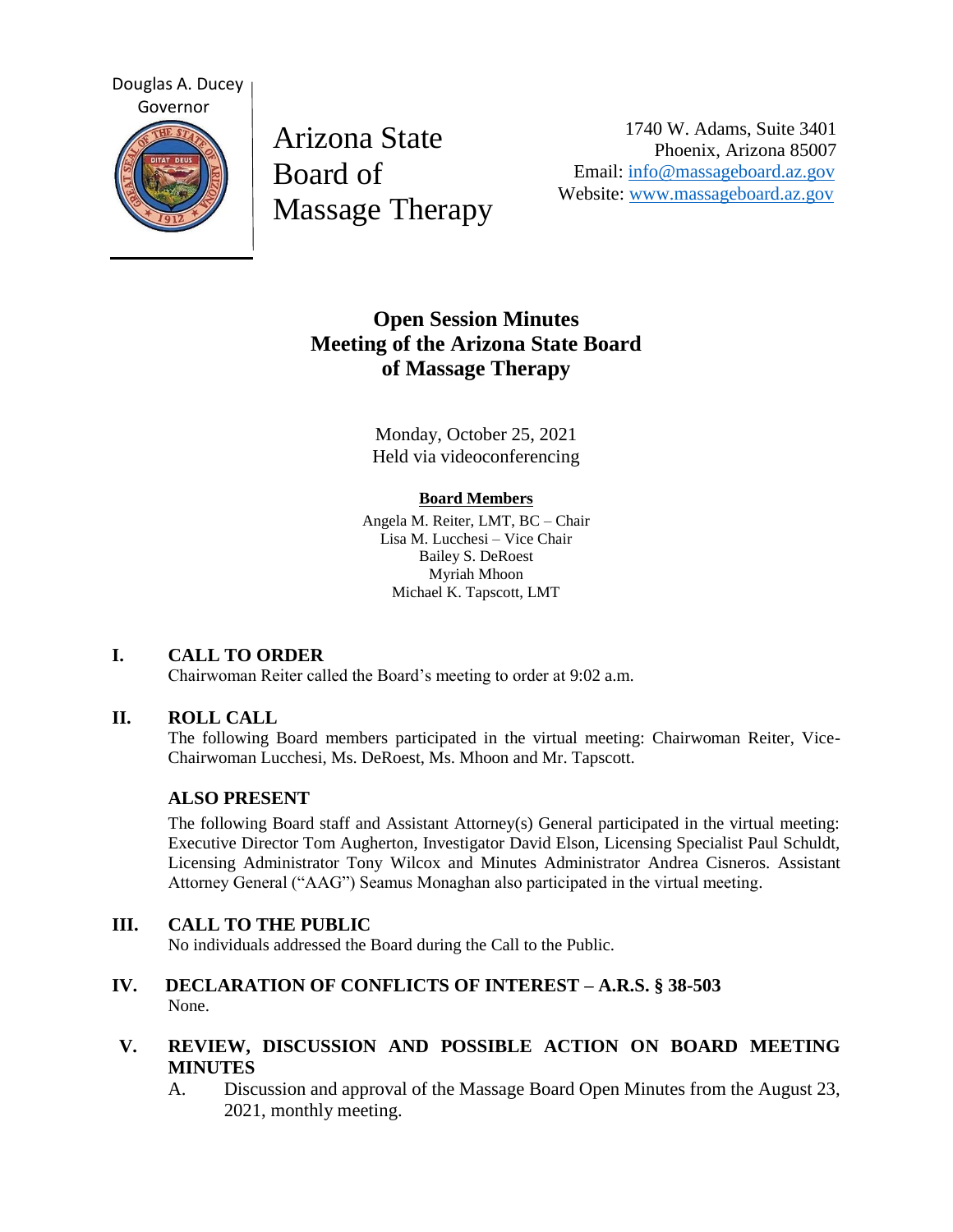B. Discussion and approval of the Massage Board Open Minutes from Board Orientations A and B on October 15, 2021 and October 22, 2021.

These items were tabled to the Board's next meeting.

**VI. CONSENT CALENDAR**

A. Vacant.

- **VII. BOARD REVIEW, DISCUSSION AND POSSIBLE ACTION ON ARIZONA AUDITOR GENERAL UPDATE AND THE 2021-2022 ARIZONA MASSAGE BOARD SUNSET PERFORMANCE AUDIT.**
- **VIII. BOARD REVIEW, DISCUSSION AND POSSIBLE ACTION REGARDING PRESENTATION ON EVENTS AT 2021 ANNUAL MEETING OF THE FEDERATION OF STATE MASSAGE THERAPY BOARDS ("FSMTB")**

## **IX. BOARD REVIEW, DISCUSSION AND POSSIBLE ACTION ON WHETHER TO OPEN A COMPLAINT ON THE FOLLOWING MATTER(S)**

A. Investigative Case (1) 22-115 Riggs, Jonathan MT#13639

> **MOTION: Chairwoman Reiter moved for the Board to open a complaint and initiate an investigation against Mr. Riggs.**

**SECOND: Ms. DeRoest**

**VOTE: The following Board members voted in favor of the motion: Chairwoman Reiter, Vice-Chairwoman Lucchesi, Ms. DeRoest, Ms. Mhoon and Mr. Tapscott.** 

**VOTE: 5-yay, 0-nay, 0-abstain, 0-recuse, 0-absent. MOTION PASSED.** 

## **X. ITEMS FOR BOARD REVIEW, DISCUSSION AND POSSIBLE ACTION**

- A. Formal Hearing Vacant.
- B. Formal Interview

(1) 21-163 Sailer, James MT#16208

**MOTION: Chairwoman Reiter moved for the Board to proceed to Formal Hearing in this matter for the purposes of possible license revocation based on the potential violations of law and the factual allegations as set forth in the investigative report.** 

**SECOND: Ms. Mhoon** 

**VOTE: The following Board members voted in favor of the motion: Chairwoman Reiter, Vice-Chairwoman Lucchesi, Ms. DeRoest, Ms. Mhoon and Mr. Tapscott.** 

**VOTE: 5-yay, 0-nay, 0-abstain, 0-recuse, 0-absent.**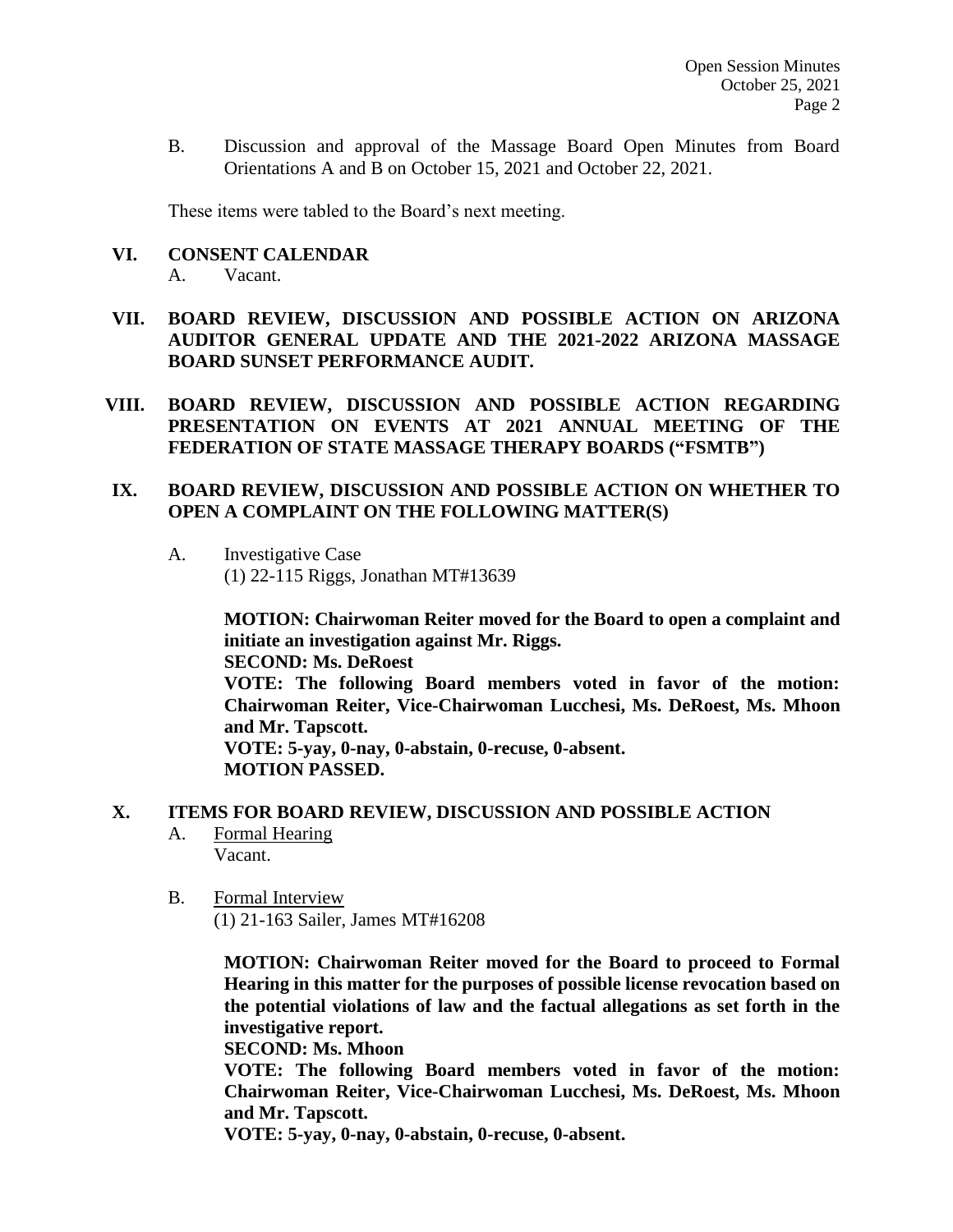#### **MOTION PASSED.**

C. Investigative Review File(s)

(1) 22-106 Rodgers, Alphanso MT#07324

**MOTION: Mr. Tapscott moved for the Board to proceed to Formal Hearing based on the potential violations of law and the factual allegations as set forth in the investigative report.** 

**SECOND: Ms. Mhoon** 

**VOTE: The following Board members voted in favor of the motion: Chairwoman Reiter, Vice-Chairwoman Lucchesi, Ms. DeRoest, Ms. Mhoon and Mr. Tapscott.** 

**VOTE: 5-yay, 0-nay, 0-abstain, 0-recuse, 0-absent. MOTION PASSED.** 

(2) 21-110 Faulstich, Stephen MT#22301

This item was continued to the Board's next meeting.

D. License Request

Vacant.

E. Board review, discussion and possible action relating to acceptance of proposed Consent Agreement for voluntary surrender of licensure or take other action the Board deems necessary on the following case(s):

(1) 22-125 Roanhorse, Thomas MT#28058

**MOTION: Chairwoman Reiter moved for the Board to enter into Executive Session to obtain legal advice pursuant to A.R.S. § 38- 431.03(A)(3).** 

**SECOND: Mr. Tapscott** 

**VOTE: The following Board members voted in favor of the motion: Chairwoman Reiter, Vice-Chairwoman Lucchesi, Ms. DeRoest and Mr. Tapscott. The following Board member was absent: Ms. Mhoon. VOTE: 4-yay, 0-nay, 0-abstain, 0-recuse, 1-absent. MOTION PASSED.**

The Board entered into Executive Session at 9:59 a.m. The Board returned to Open Session at 10:14 a.m. No legal action was taken by the Board during Executive Session.

**MOTION: Ms. Mhoon moved for the Board to void the license based on the fact that Mr. Roanhorse did not meet qualifications at the time it was issued.** 

**SECOND: Mr. Tapscott**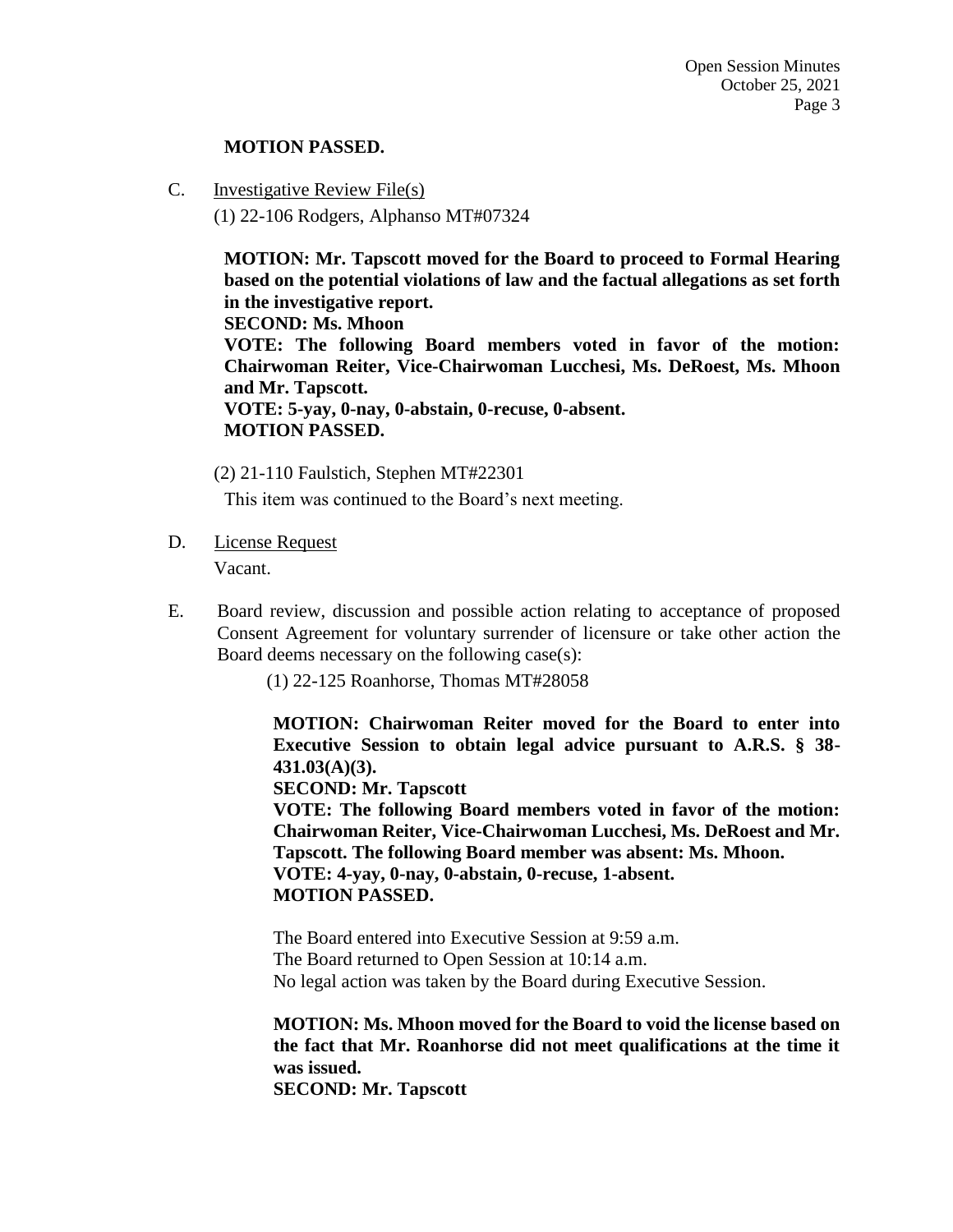**VOTE: The following Board members voted in favor of the motion: Chairwoman Reiter, Vice-Chairwoman Lucchesi, Ms. DeRoest, Ms. Mhoon and Mr. Tapscott. VOTE: 5-yay, 0-nay, 0-abstain, 0-recuse, 0-absent. MOTION PASSED.** 

Chairwoman Reiter directed staff to place a note in the file to be reviewed when Mr. Roanhorse applied for licensure in the future.

#### **XI. EXECUTIVE DIRECTOR'S REPORT**

**A.** Board review, discussion and possible action for ending current waiver of 24 hours of industry-continuing education ("CE") for biennial license renewal, on March 1, 2022; continuation of waiver to permit stipulated classroom hours to be taken online.

**MOTION: Ms. Mhoon moved for the Board to extend the current CE waiver to March 1, 2022.** 

**SECOND: Mr. Tapscott** 

**VOTE: The following Board members voted in favor of the motion: Chairwoman Reiter, Vice-Chairwoman Lucchesi, Ms. DeRoest, Ms. Mhoon and Mr. Tapscott. VOTE: 5-yay, 0-nay, 0-abstain, 0-recuse, 0-absent. MOTION PASSED.** 

**MOTION: Mr. Tapscott moved for the Board to continue the waiver to. permit stipulated classroom hours to be taken online.** 

**SECOND: Ms. DeRoest** 

**VOTE: The following Board members voted in favor of the motion: Chairwoman Reiter, Vice-Chairwoman Lucchesi, Ms. DeRoest, Ms. Mhoon and Mr. Tapscott. VOTE: 5-yay, 0-nay, 0-abstain, 0-recuse, 0-absent. MOTION PASSED.** 

**B.** Review and discussion of received correspondence RE: Arizona statute requiring school national accreditation for applicants seeking licensure.

**MOTION: Chairwoman Reiter moved for the Board to enter into Executive Session to obtain legal advice pursuant to A.R.S. § 38-431.03(A)(3). SECOND: Mr. Tapscott VOTE: The following Board members voted in favor of the motion: Chairwoman Reiter, Vice-Chairwoman Lucchesi, Ms. DeRoest and Mr. Tapscott. The following Board member was absent: Ms. Mhoon. VOTE: 4-yay, 0-nay, 0-abstain, 0-recuse, 1-absent. MOTION PASSED.** 

The Board entered into Executive Session at 10:33 a.m. The Board returned to Open Session at 10:45 a.m. No legal action was taken by the Board during Executive Session.